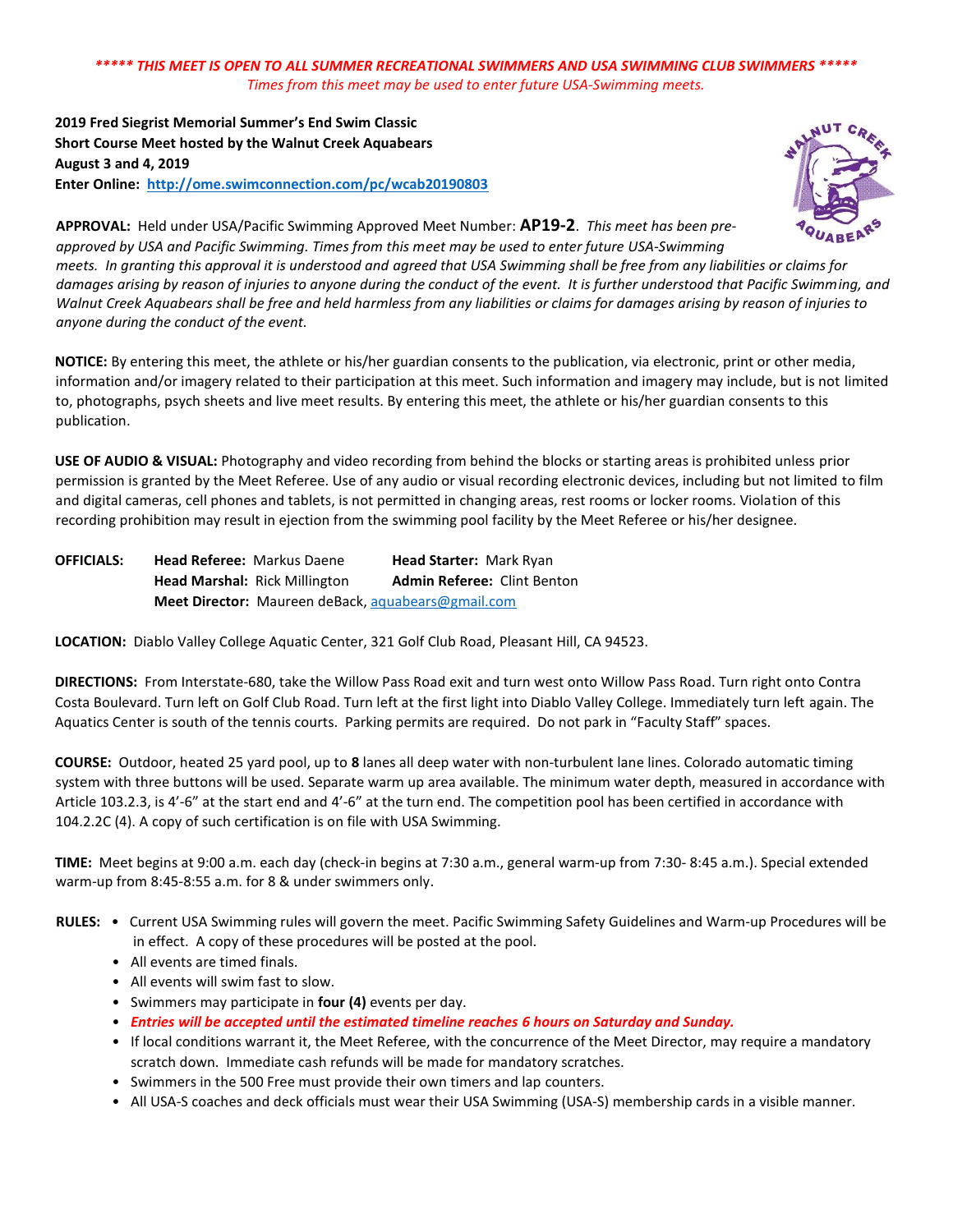**UNACCOMPANIED SWIMMERS:** Any USA‐S athlete‐member competing at the meet must be accompanied by a USA‐S member coach for the purposes of athlete supervision during warm‐up, competition and warm‐down. If a coach‐member of the athlete's USA‐S club does not attend the meet to serve in said supervisory capacity, it is the responsibility of the swimmer or the swimmer's legal guardian to arrange for supervision by a USA‐S member‐coach. The Meet Director or Meet Referee may assist the swimmer in making arrangements for such supervision; however, it is recommended that such arrangements be made in advance of the meet by the athlete's USA‐S Club Member‐Coach.

**RACING STARTS:** Swimmers must be certified by a USA Swimming member coach as being proficient in performing a racing start, or must start each race from within the water. It is the responsibility of the swimmer of the swimmer's legal guardian to ensure compliance with this requirement.

RESTRICTIONS: . Smoking and the use of other tobacco products is prohibited at Diablo Valley College.

- Sale and use of alcoholic beverages in prohibited at Diablo Valley College.
- No glass containers are allowed in the meet venue which includes at least the pool deck and the locker room area.
- Propane heaters are prohibited, except for snack bar/meet operations.
- Changing into or out of swimsuits other than in locker rooms or other designated areas is prohibited.
- Deck setup is limited to officials and coaches. Space for coach setup with good visibility may be limited and teams are encouraged to share table/tent space where possible.
- All shelters must be properly secured.
- Destructive devices, to include but not limited to, explosive devices and equipment, firearms (open or concealed), blades, knives, mace, stun guns and blunt objects are strictly prohibited in the swimming facility and its surrounding areas. If observed, the Meet Referee or his/her designee may ask that these devices be stored safely away from the public or removed from the facility. Noncompliance may result in the reporting to law enforcement authorities and ejection from the facility. Law enforcement officers (LEO) are exempt per applicable laws.
- Operation of a drone, or any other flying apparatus, is prohibited over the venue (pools, athlete/coach areas, spectator areas and open ceiling locker rooms) any time athletes, coaches, officials and/or spectators are present.

### **ELIGIBILITY:**  *Open to all USA-S and recreational swimmers.*

- Disabled swimmers are welcome to attend this meet and should contact the Meet Director or Meet Referee regarding special accommodations on entry times and seeding per Pacific Swimming policy.
- Entries with "NO TIME" will not be accepted.
- For ages 9 and older, swimmers in the *Gold Division* must have met at least the listed USA‐S Motivational "A" time standard. Swimmers in the *Silver Division* must have met at least the listed "B" time standard. All entry times slower than the listed "B" time standard will be in the *Bronze Division.**There will be no divisions for the 13‐14 and 15&Over age groups in the following events: 100 I.M.*
- For ages 8 and under, swimmers in the *Gold Division* must have met at least the listed Pacific Swimming "PC‐A" time standard. Swimmers in the *Silver Division* must have met at least the listed "PC‐B" time standard. All entry times slower than the listed "B" time standard will be in the *Bronze Division*.
- Swimmers 19 and over may participate in 15&Over events, but will not be awarded nor score points.
- "A" Medals will be awarded to swimmers achieving the "A" time standard in an event for the first time.
- The swimmer's age will be the age of the swimmer on the first day of the meet.

**ENTRY FEES:** \$5.50 per individual event, plus \$8.00 participation fee per athlete. Entries will be rejected if payment is not sent at time of request. No refunds will be made, except mandatory scratch downs.

**ONLINE ENTRIES:** To enter online, go to **<http://ome.swimconnection.com/pc/wcab20190803>** to receive an immediate entry confirmation. This method requires payment by credit card. Swim Connection, LLC charges a processing fee for this service, equal to \$1 per swimmer plus 5% of the total entry fees. Please note that the processing fee is a separate fee from the entry fees. If you do not wish to pay the processing fee, enter the meet using a mail entry. **Entering online is a convenience, is completely voluntary, and is in no way required or expected of a swimmer by Pacific Swimming. Online entries will be accepted through Wednesday, July 24, 2019***. If you are a recreational league swimmer, click on the "Guide me how to enter a swimmer to this meet" tab. In the following screen, ignore "Swimming Association," and click NO to the question "Is your swimmer registered with USA Swimming?" Enter the swimmer's information on the next screen and enter your TEAM'S abbreviated name.*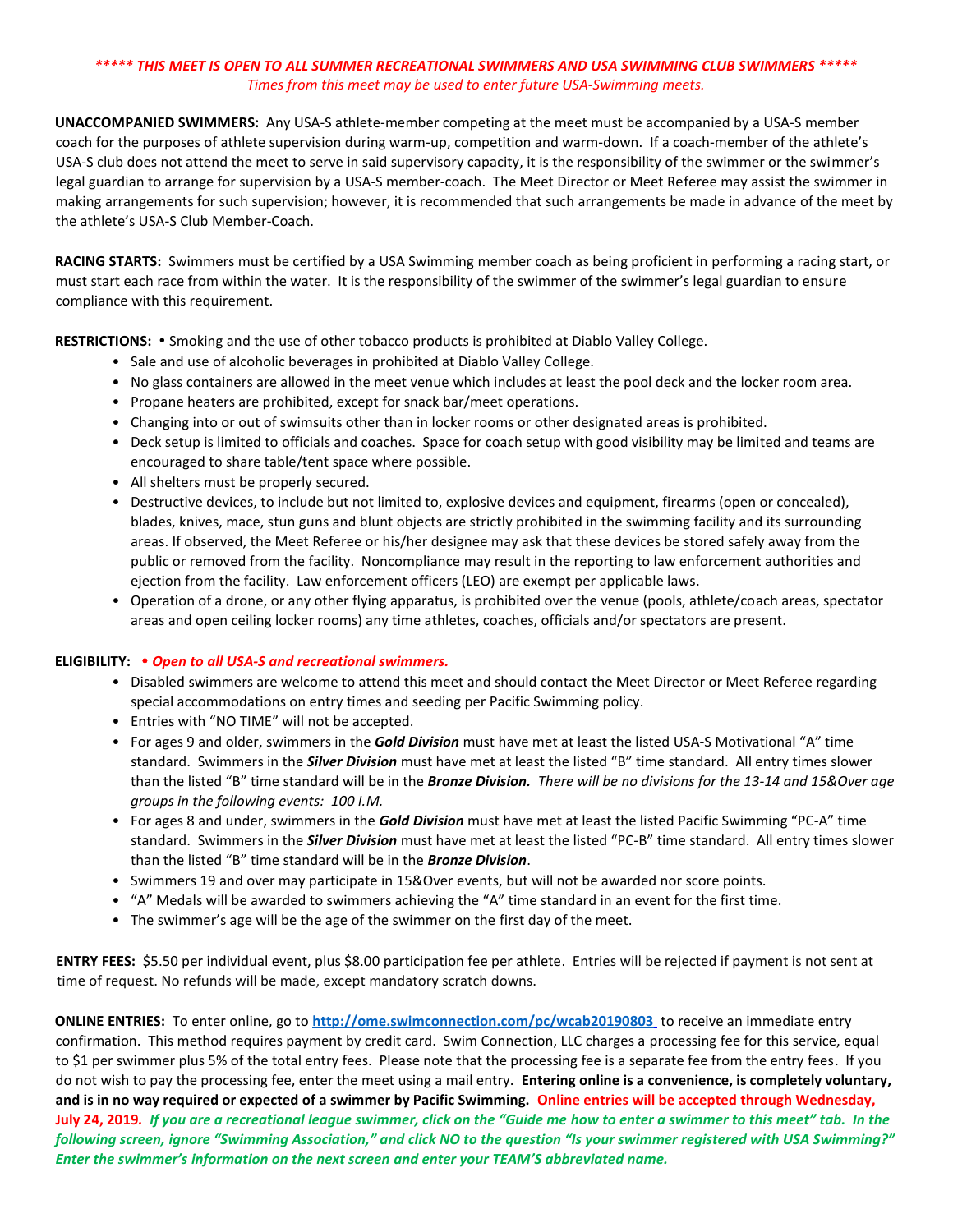**MAILED OR HAND DELIVERED ENTRIES:** Entries must be on the attached consolidated entry form. Forms must be completely filled out, including best short course time for each event. Entry times must be submitted in yards. 'No time' entries will be accepted. **Entries must be postmarked by midnight Monday, July 22, 2019, or hand delivered by 5:00 p.m. on Wednesday, July 24, 2019.** No late entries will be accepted. No refunds will be made. Enclose a self-addressed stamped postcard if you wish to confirm entry.

#### **Make check payable to:** Walnut Creek Aquabears

**Mail or hand deliver entries to:** WCAB Meet Entries, 1374 Lupine Court, Concord, CA 94521

**CHECK‐IN:** The meet will be deck seeded. Athletes must check-in at the Clerk-of-Course. No event shall be closed more than 30 minutes before the scheduled start of the session. Close of check-in for all individual events shall be no more than 60 minutes before the estimated time of the start of the first heat of the event. Athletes who do not check in will not be seeded and will not be allowed to compete in that event.

**SCRATCHES:** Any athletes not reporting for or competing in an individual timed final event that they have checked in for shall not be penalized.

- **AWARDS:** Individual Events will be awarded in the following ages: 6&Under, 7, 8, 9, 10, 11, 12, 13, 14, 15‐18.
	- **•** Distinctive medals for 1st through 3rd places in each division (Gold, Silver, and Bronze), Ribbons for 4th through 8th places in each division (Gold, Silver, and Bronze). A swimmer's entry time determines which division they will be awarded in.
	- **•** Individual High Point Awards will be given for the highest scoring boy and girl in the following age groups: 6&Under, 7, 8, 9, 10, 11, 12, 13, 14, 15‐18. Points are scored for placing within the awards divisions.
	- **•** Team High Point Trophies will be awarded to the top three scoring teams.
	- **•** Individual awards must be picked up at the meet. We will not mail or distribute them after the meet.

**SCORING:** All events will be scored 1st through 8th places. Points for individual events will be:

**Gold Division:** 20, 17, 16, 15, 14, 13, 12, 11 **Silver Division:** 15, 12, 11, 10, 9, 8, 7, 6 **Bronze Division:** 10, 7, 6, 5, 4, 3, 2, 1

**ADMISSION:** Free. Programs will be available to coaches and officials only. A copy will be posted online and at the pool.

**SNACK BAR & HOSPITALITY:** A full snack bar will be in operation each day. Lunch & beverages will be served to deck officials and coaches. Snacks and beverages will be served to timers throughout the day.

**MISCELLANEOUS:** No overnight parking is allowed. Facilities will not be provided after meet hours.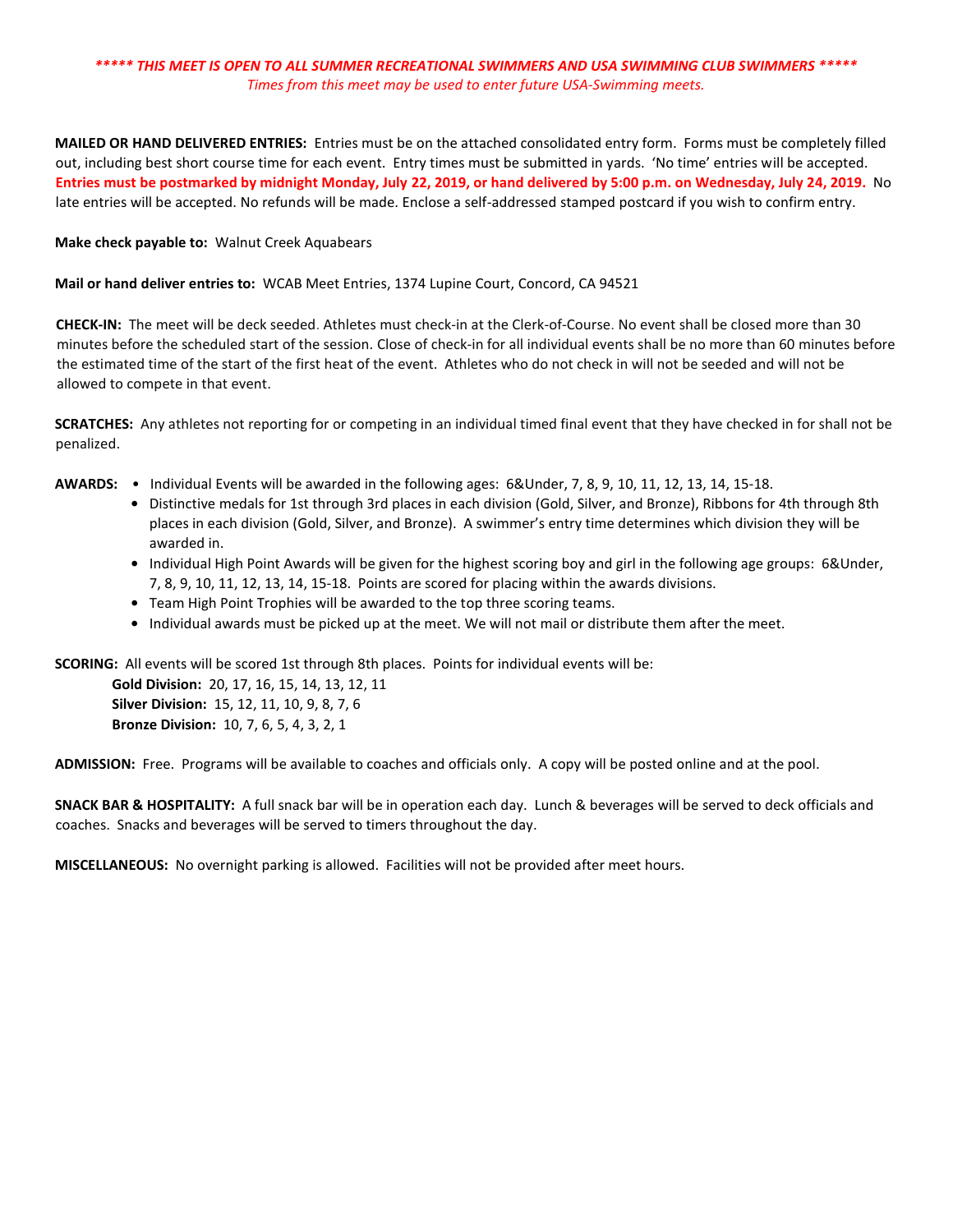#### **EVENT SUMMARY**

| 15&Ov                | 13-14           | $11 - 12$       | $9 - 10$       | 8&Un      |  |
|----------------------|-----------------|-----------------|----------------|-----------|--|
| 100 Free             | 100 Free        | 100 Free        | 100 Free       | 50 Free   |  |
| 200 I.M.<br>200 I.M. |                 | 200 I.M.        | 200 I.M.       | 100 I.M.  |  |
| 200 Back             | 200 Back        | 200 Back        | <b>100 Flv</b> | 25 Fly    |  |
| <b>100 Fly</b>       | <b>100 Fly</b>  | 100 Fly         | 50 Back        | 50 Back   |  |
| 100 Breast           | 100 Breast      | 50 Back         | 100 Breast     | 25 Breast |  |
| <b>500 Free</b>      | <b>500 Free</b> | 100 Breast      | 500 Free       |           |  |
|                      |                 | <b>500 Free</b> |                |           |  |

## **Saturday, August 3**

#### **SCHEDULE OF EVENTS:**

## **Saturday, August 3**

| <b>Girls Event</b> | <b>Event Description</b> | <b>Boys Event</b> |  |  |
|--------------------|--------------------------|-------------------|--|--|
| #                  |                          | #                 |  |  |
| 1                  | 15&Over 100 Free         | 2                 |  |  |
| 3                  | 13-14 100 Free           | 4                 |  |  |
| 5                  | 11-12 100 Free           | 6                 |  |  |
| 7                  | 9-10 100 Free            | 8                 |  |  |
| 9                  | 8&Under 50 Free          | 10                |  |  |
| 11                 | 15&Over 200 I.M.         | 12                |  |  |
| 13                 | 13-14 200 I.M.           | 14                |  |  |
| 15                 | 11-12 200 I.M.           | 16                |  |  |
| 17                 | 9-10 200 I.M.            | 18                |  |  |
| 19                 | 8&Under 100 I.M.         | 20                |  |  |
| 21                 | 15&Over 200 Back         | 22                |  |  |
| 23                 | 13-14 200 Back           | 24                |  |  |
| 25                 | 11-12 200 Back           | 26                |  |  |
| 27                 | 15&Over 100 Fly          | 28                |  |  |
| 29                 | 13-14 100 Fly            | 30                |  |  |
| 31                 | 11-12 100 Fly            | 32                |  |  |
| 33                 | 9-10 100 Fly             | 34                |  |  |
| 35                 | 8&under 25 Fly           | 36                |  |  |
| 37                 | 11-12 50 Back            | 38                |  |  |
| 39                 | 9-10 50 Back             | 40                |  |  |
| 41                 | 8&Under 50 Back          | 42                |  |  |
| 43                 | 15&Over 100 Breast       | 44                |  |  |
| 45                 | 13-14 100 Breast         | 46                |  |  |
| 47                 | 11-12 100 Breast         | 48                |  |  |
| 49                 | 9-10 100 Breast          | 50                |  |  |
| 51                 | 8&Under 25 Breast        | 52                |  |  |
|                    | 15&Over 500 Free*        |                   |  |  |
|                    | 13-14 500 Free*          |                   |  |  |
| 53                 | 11-12 500 Free*          | 54                |  |  |
|                    | 9-10 500 Free*           |                   |  |  |

| Sunday, August 4 |            |               |               |               |  |  |  |  |  |
|------------------|------------|---------------|---------------|---------------|--|--|--|--|--|
| 15&Ov            | 13-14      | $11 - 12$     | $9 - 10$      | 8&Un          |  |  |  |  |  |
| 200 Free         | 200 Free   | 200 Free      | 200 Free      | 100 Free      |  |  |  |  |  |
| 100 I.M.         | 100 I.M.   | 100 I.M.      | 100 I.M.      | 25 Free       |  |  |  |  |  |
| 200 Fly          | 200 Fly    | 200 Fly       | 50 Breast     | 50 Breast     |  |  |  |  |  |
| 100 Back         | 100 Back   | 50 Breast     | 100 Back      | 25 Back       |  |  |  |  |  |
| 200 Breast       | 200 Breast | 100 Back      | <b>50 Fly</b> | <b>50 Fly</b> |  |  |  |  |  |
| 50 Free          | 50 Free    | 200 Breast    | 50 Free       |               |  |  |  |  |  |
|                  |            | <b>50 Fly</b> |               |               |  |  |  |  |  |
|                  |            | 50 Free       |               |               |  |  |  |  |  |

## **Sunday, August 4**

| <b>Girls Event</b><br># | <b>Event Description</b> | <b>Boys Event</b><br># |  |
|-------------------------|--------------------------|------------------------|--|
| 55                      | 15&Over 200 Free         | 56                     |  |
| 57                      | 13-14 200 Free           | 58                     |  |
| 59                      | 11-12 200 Free           | 60                     |  |
| 61                      | 9-10 200 Free            | 62                     |  |
| 63                      | 8&Under 100 Free         | 64                     |  |
| 65                      | 15&Over 100 I.M.         | 66                     |  |
| 67                      | 13-14 100 I.M.           | 68                     |  |
| 69                      | 11-12 100 I.M.           | 70                     |  |
| 71                      | 9-10 100 I.M.            | 72                     |  |
| 73                      | 8&Under 25 Free          | 74                     |  |
| 75                      | 15&Over 200 Fly          | 76                     |  |
| 77                      | 13-14 200 Fly            | 78                     |  |
| 79                      | 11-12 200 Fly            | 80                     |  |
| 81                      | 9-10 50 Breast           | 82                     |  |
| 83                      | 8&Under 50 Breast        | 84                     |  |
| 85                      | 11-12 50 Breast          | 86                     |  |
| 87                      | 15&Over 100 Back         | 88                     |  |
| 89                      | 13-14 100 Back           | 90                     |  |
| 91                      | 11-12 100 Back           | 92                     |  |
| 93                      | 9-10 100 Back            | 94                     |  |
| 95                      | 8&Under 25 Back          | 96                     |  |
| 97                      | 15&Over 200 Breast       | 98                     |  |
| 99                      | 13-14 200 Breast         | 100                    |  |
| 101                     | 11-12 200 Breast         | 102                    |  |
| 103                     | 9-10 50 Fly              | 104                    |  |
| 105                     | 8&under 50 Fly           | 106                    |  |
| 107                     | 11-12 50 Fly             | 108                    |  |
| 109                     | 15&Over 50 Free          | 110                    |  |
| 111                     | 13-14 50 Free            | 112                    |  |
| 113                     | 11-12 50 Free            | 114                    |  |
| 115                     | 9-10 50 Free             | 116                    |  |